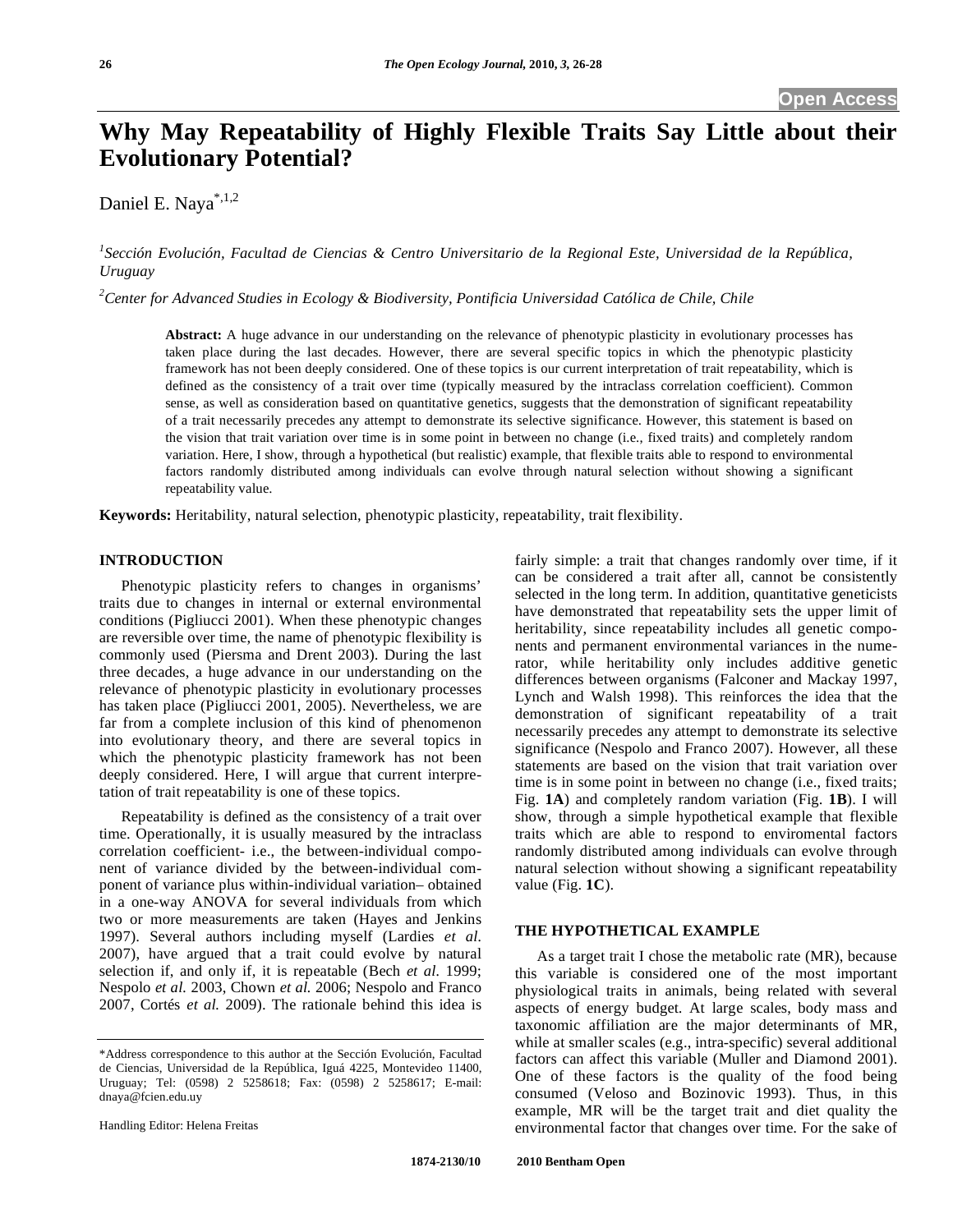

Fig. (1). Three hypothetical situations showing the relationship between reaction norms, trait repeatability and trait potential to evolve by natural selection. Reactions norms are showed in the upper panels, while correlation between trait values at different times (repeteability) are showed in the lower panels. *Abbreviations*:  $LQ = low$  quality diet,  $HQ = high$  quality diet,  $Oi = \text{organism}$  i,  $tj = time$  j. Dotted lines represent hypothetical selection events and double-head arrows indicate those organisms that were first measured in the HQ environment (in contrast to the other two individuals).

simplicity, only three organisms (O1 to O3), whose metabolic rates were assessed at two different times (t0 and t1), will be considered.

 Now, suppose that the physiological behavior with higher performance in the population is to modulate MR according to the (mean) diet quality consumed during a certain time (say last weeks), increasing MR values when food quality is higher. Thus, given some temporal variability in the quality of resources, the population will be dominated by flexible organisms that show positive reaction norms (Fig. **1C**). In other words, those organisms that do not change their MR (Fig. **1A**), or change it randomly (Fig. **1B**), will disappear from the population. The second assumption of this example is that resources of different quality are randomly distributed in time among individuals (i.e., all organisms have the same probability of obtaining low or high quality resources at a given time). It means that "well adapted" flexible individuals could show higher or lower MR according to their "good or bad luck" in the resource sorting.

 Under the above-described scenario, an experimenter who tries to estimate the repeatability of MR assessing this variable at different times will fail to observe a significant value. It will be so, simply because the expected value of MR for a given organism at any time is determined by the quality of the diet consumed, which follows a random distribution among organisms (Fig. **1C**). Probably, the experimenter will erroneously conclude that MR evolution by natural selection is not possible.

 A similar, but real, case was recently published for the marsupial Monito del Monte, *Dromiciops gliroides*, by Cortés *et al.* (2009). When these authors analyzed repeatability for some energetic variables, they found very low nonsignificant values, concluding that these traits "do not exhibit evolutionary potential". It is noteworthy their conclusion for the case of thermal conductance. After quoting different lines of evidence suggesting that flexiblity in this trait is adaptative (e.g., seasonal adjustments, changes during acclimatation periods), they stated: "This phenotypic plasticity suggests an adaptive value for thermal conductance. However, this contrasts with the almost absolute absence of inter-individual variation in this trait in *D. gliroides* as only negative repeatability estimations were found (i.e., the actual value of repeatability was near zero). In other words, thermal conductance in *D. gliroides* would not respond to selection".